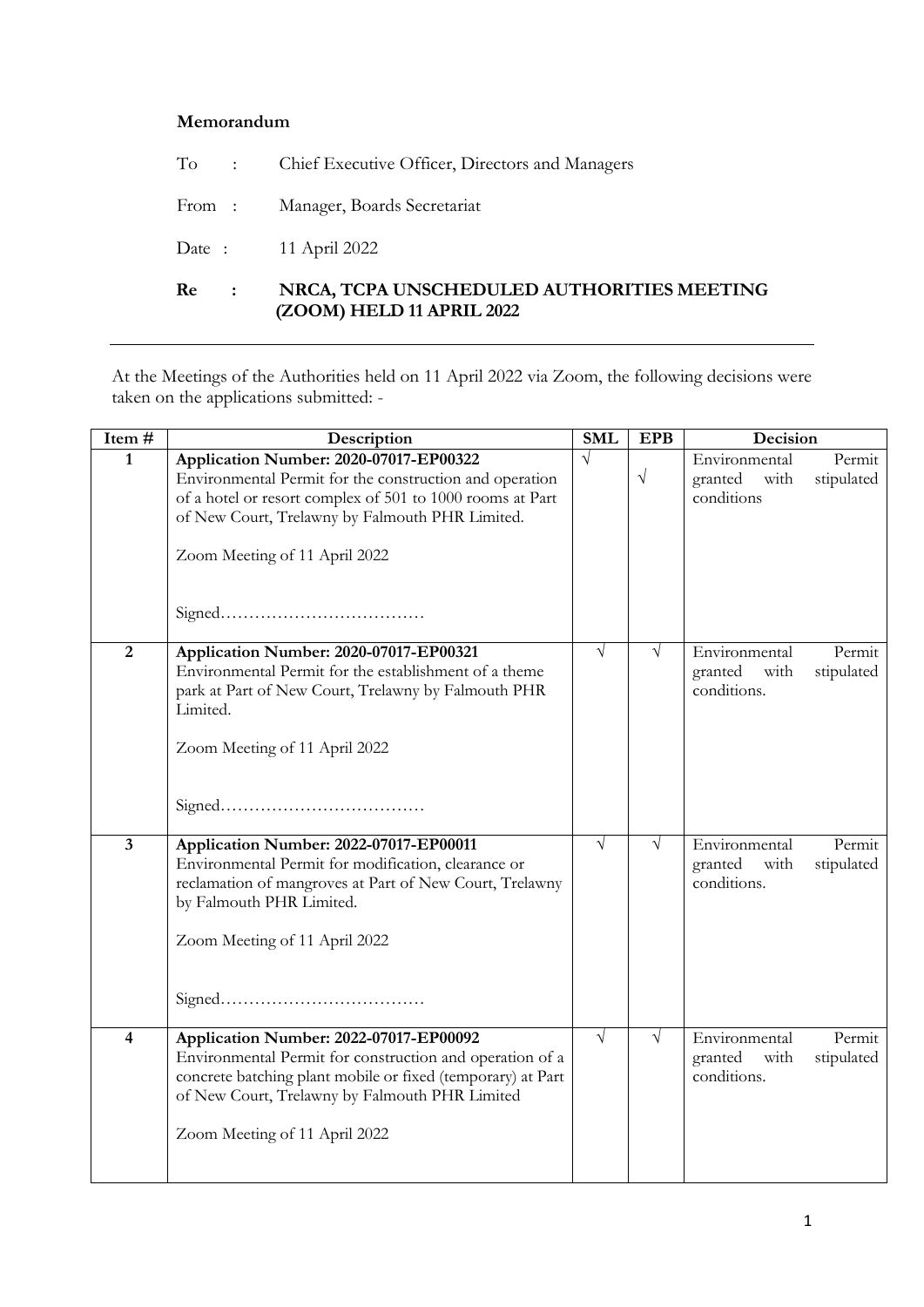| 5              | Application Number: 2021-07007-PB00195<br>Detailed Planning application for the proposed<br>construction of a hotel/resort complex at Part of New<br>Court, Trelawny by Falmouth PHR Limited.<br>Zoom Meeting of 11 April 2022                                                                                                                                                              | $\sqrt{}$  | $\sqrt{}$ | Planning<br>Permission<br>granted<br>with<br>stipulated<br>conditions.                                                           |
|----------------|---------------------------------------------------------------------------------------------------------------------------------------------------------------------------------------------------------------------------------------------------------------------------------------------------------------------------------------------------------------------------------------------|------------|-----------|----------------------------------------------------------------------------------------------------------------------------------|
| 6              | Application Number: 2022-07017-BL00005<br>Beach Licences for:<br>a. Removal of 629.62 m <sup>2</sup> of seagrass and relocation of<br>449.12 m <sup>2</sup> of seagrass<br>b. Commercial and recreational use of the foreshore in<br>connection with a hotel/resort of 201 rooms and<br>over<br>at Part of New Court, Trelawny by Falmouth PHR<br>Limited.<br>Zoom Meeting of 11 April 2022 | $\sqrt{}$  | V         | Beach<br>Licence<br>granted<br>contingent on the securing<br>of prescriptive rights via<br>registration of Deed of<br>Indenture. |
| $\overline{7}$ | Application Numbers: 2022-07017-EL00003A-C<br>Environmental Licences (NRC Wastewater and Sludge<br>Regulations, 2013) for:<br>a. Construction of a wastewater treatment plant<br>b. Operation of a wastewater treatment plant<br>c. Discharge of treated sewage effluent<br>at Part of New Court, Trelawny by Falmouth PHR<br>Limited<br>Zoom Meeting of 11 April 2022                      | $\sqrt{ }$ | V         | Environmental<br>Licence<br>granted<br>with<br>stipulated<br>conditions.                                                         |
| 8              | Application Number: 2022-02017-EP00001<br>Environmental Permit for Construction of housing<br>projects of 10 to 25 houses at 36 Merrivale Avenue, St<br>Andrew by Burchell Dennis.<br>Zoom Meeting of 11 April 2022                                                                                                                                                                         |            |           | Environmental<br>Permit<br>granted<br>stipulated<br>with<br>conditions.                                                          |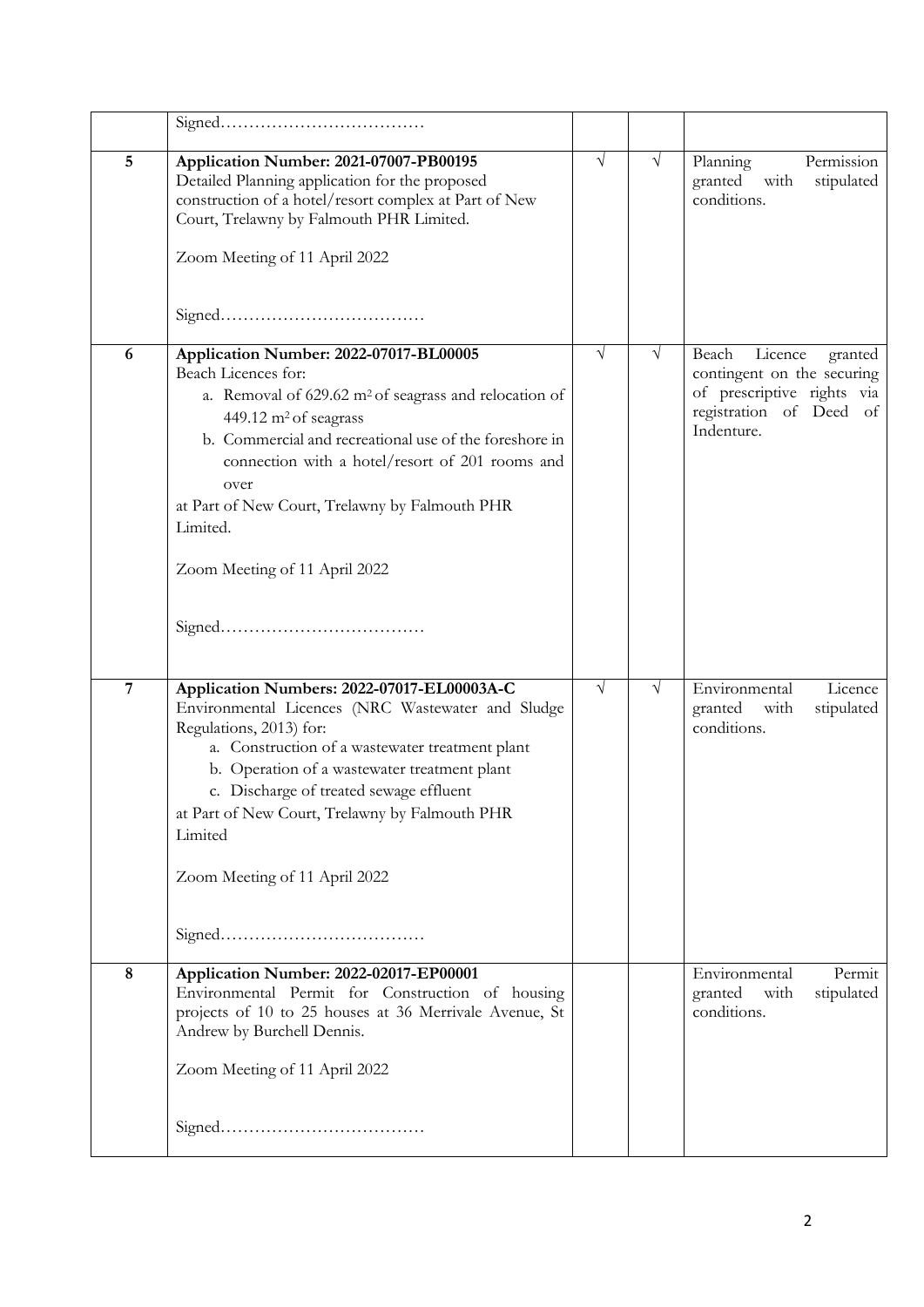| 9  | Application Numbers: 2022-02017-EL00001A-C and<br>2022-02017-EL00002A-B<br>Environmental Licences (NRC Wastewater and Sludge<br>Regulations, 2013) for:                                                                                                                                 |  | Environmental<br>granted<br>with<br>conditions.              | Licence<br>stipulated       |
|----|-----------------------------------------------------------------------------------------------------------------------------------------------------------------------------------------------------------------------------------------------------------------------------------------|--|--------------------------------------------------------------|-----------------------------|
|    | a. Construction of a wastewater treatment plant<br>b. Operation of a wastewater treatment plant                                                                                                                                                                                         |  |                                                              |                             |
|    | c. Discharge of treated sewage effluent                                                                                                                                                                                                                                                 |  |                                                              |                             |
|    | at 36 Merrivale Avenue, St Andrew by Burchell Dennis.                                                                                                                                                                                                                                   |  |                                                              |                             |
|    | Zoom Meeting of 11 April 2022                                                                                                                                                                                                                                                           |  |                                                              |                             |
|    |                                                                                                                                                                                                                                                                                         |  |                                                              |                             |
| 11 | Application Number: 2022-14017-EP00009<br>Environmental Permit for construction and operation of<br>power generation plants of 200kW or above using<br>renewable source of energy at Caymanas Park Racetrack,<br>Gregory Park, Portmore, St. Catherine by Solair-X Services<br>Limited. |  | Environmental<br>granted<br>with<br>conditions.              | Permit<br>stipulated        |
|    | Zoom Meeting of 11 April 2022                                                                                                                                                                                                                                                           |  |                                                              |                             |
| 12 | Application Number: 2021-14017-EP00258<br>Environmental Permit for Subdivision of 10 to 25 lots (11<br>lots) at Lot D5 Government Park, Goshen Pen St.<br>Catherine by Philip Smith.                                                                                                    |  | Environmental<br>granted<br>with<br>conditions.              | Permit<br>stipulated        |
|    | Zoom Meeting of 11 April 2022                                                                                                                                                                                                                                                           |  |                                                              |                             |
| 13 | Application Number: 2020-02017-EP00017                                                                                                                                                                                                                                                  |  | Amendment                                                    | to                          |
|    | Amendment to Environmental Permit for the construction<br>of housing projects of 26 to 50 houses at 15 Seaview<br>Avenue, Kingston 6, St. Andrew by Devon Young.<br>Zoom Meeting of 11 April 2022                                                                                       |  | Environmental<br>granted<br>with<br>conditions.              | Permit<br>stipulated        |
|    |                                                                                                                                                                                                                                                                                         |  |                                                              |                             |
| 14 | Application Number: 2018-13017-EP00171<br>Amendment to Environmental Permit for the Construction<br>of a Substation 69kV and over at Halse Hall, Clarendon by<br>NFE South Power Holdings Limited.                                                                                      |  | Amendment<br>Environmental<br>granted<br>with<br>conditions. | to.<br>Permit<br>stipulated |
|    | Zoom Meeting of 11 April 2022                                                                                                                                                                                                                                                           |  |                                                              |                             |
|    |                                                                                                                                                                                                                                                                                         |  |                                                              |                             |